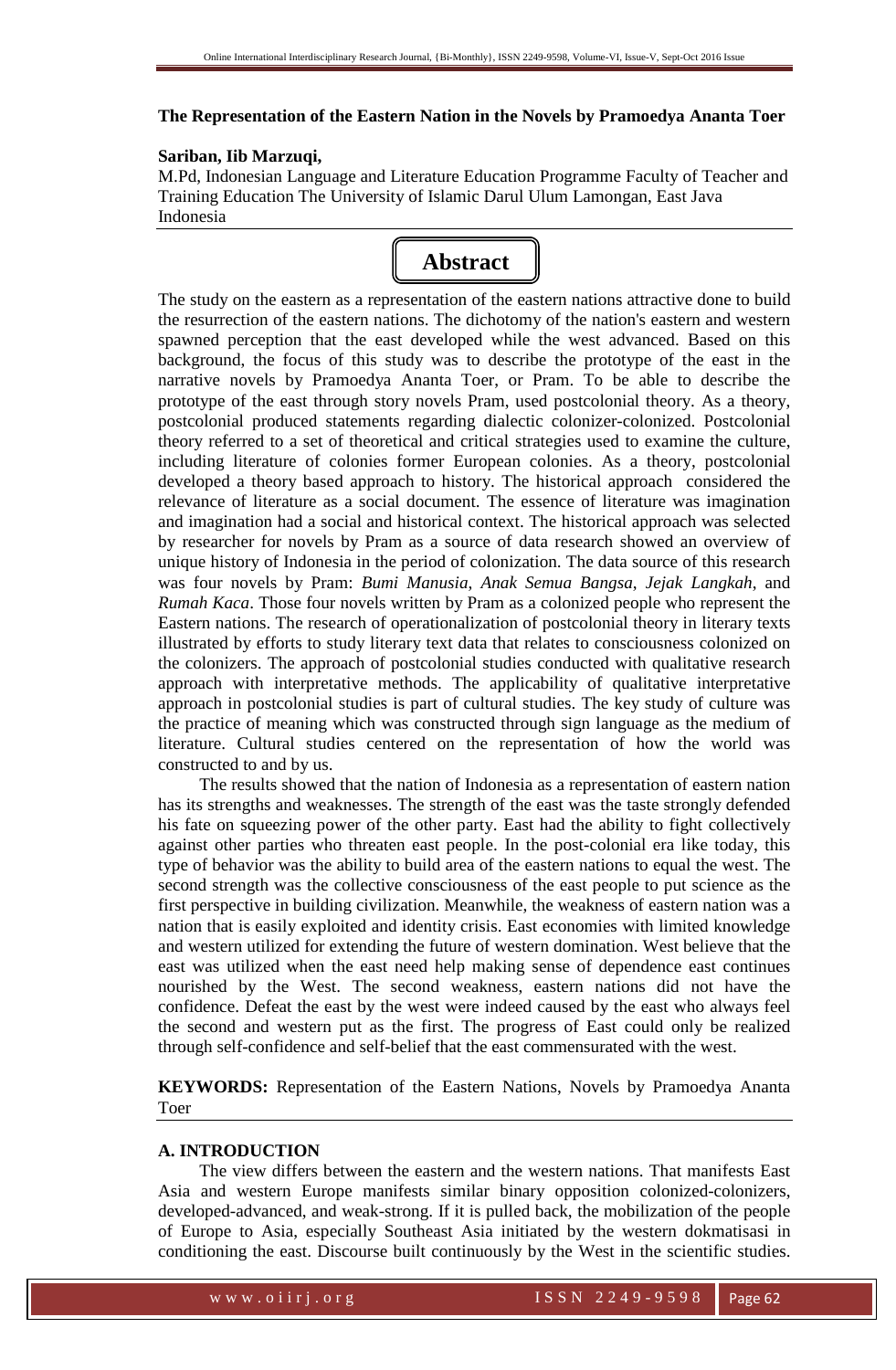The core of Western thought which is packed with scientific term it is made frames Eastern people to be always in the grip of the West.

The impact studies, known as oriental orientalism made the West to condition the East. Western thought bore a certain view of the Eastern nations. The worldview that according to Said (2010) gave birth to good judgment and poor self-Easterners.

Western view is very useful for the east. By knowing the self-assessment against the East, nations in eastern or Asian knowing his situation. This self-understanding is very useful to build a national identity of Eastern people as a colonized people. Identity colonized people can be seen from the views of the nation's invaders. This identity is a great asset in the ex-colonial nations in realizing the potential of civilization and nationalism nation.

The Awareness of East in building nationalism found in the novels by Pramoedya Ananta Toer (Pram). Pram's works encourage the revival of the East. Therefore, Pram regarded as the author of the influential in Asia. Pram's reputation internationally can be seen from the awards obtained since 1988: Freedom to Write Award from the PEN American Center, United States; 1989: Award of The Fund for Free Expression, New York, United States; 1995: Award of Wertheim Wertheim Foundation, Leiden, The Netherlands; 1995: Ramon Magsaysay Award Ramon Magsaysay Award Foundation, Manila, Philippines; 1996: UNESCO Madanjeet Singh Prize from UNESCO, Paris, France; 1999 Doctor of Humane Letters from the University of Michigan, Madison, United States; 1999: Chanceller's Distinguished Honor Award from the University of California, Berkeley, USA; 1999: Chevalier de l'Ordre des Arts et des Letters from Paris, France; 2000: New York Foundaion, United States; 2000: Grand Prize Cultural Fukuoka, Japan; 2004: Pablo Centenario Naruda, Republica de Chile (Toer 2006: 537-538).

Pram's life is full of controversy. Over the years, Pram as a political prisoner. He was jailed by the government of the colonial period, the Government of the Old Order and the New Order government. Some prisons once inhabited is Salemba Prison (1965- 1969), Nusakambangan (1969), Buru (1969-1979); Banyumanik Magelang (1979), and declared free on December 21, 1979, though should be required to report to the Jakarta Military Command East twice a week for two years (Toer, 1997: vii).

Pram's works reveal that many Indonesian relations with the occupation is four novels are often referred to as the Buru tetralogy novel. Those four novels are *Bumi Manusia*, *Anak Semua Bangsa*, *Jejak Langkah*, and *Rumah Kaca*. Novel entitled *Bumi Manusia* describes surrounding the picture of Indonesia in 1898 and 1918, which at that time was a landmark national revival. *Anak Semua Bangsa* tells about storytelling character recognition on the environment countrymen. *Jejak Langkah* tells about the birth of modern indigenous organizations. *Rumah Kaca* tells about the Dutch East Indies colonial government's efforts in creating human Indies, as colonies, in accordance with the wishes of the colonial state.

A study of Pram's creation is relevant with postkolonia theory. Post-colonial theory is closely linked with colonialism, imperialism, orientalism, and various studies related to power. This theory is a recent development in the study of literary texts. There is a relationship between colonialism and nationalism (Ratna, 2008: 50). Postcolonial analysis is expected to help in the discovery of nationalism awareness in order to sustain the unity of the nation. This is relevant of using the postcolonialism theory in an effort to build awareness of the colonial peoples nationalism.

The relation among colonizer and colonized, and the impact of post-colonial summarized in post-colonial studies. Studies of colonialism is a study that's new to the study of how colonialism applied to a nation. This study has important figures, such as: Edward W. Said, Homi K. Bhaba, and Gayatri Chakravorty Spivak. The three academics put up the stiff resistance against the Western view that has been mastered Eastern societies. Cultural studies of colonialism attract researchers to analyze the strategies implemented by the colonial government and the phenomenon of colonialism. Therefore, the research by using postcolonial theory be important in uncovering fenome colonialism.

The presence of the invaders West and East to Indonesia can be traced through the causes weakness of the Indonesian people so easily dominated the invaders. The colonization caused by intrinsic factors colonized so that the invaders did power over the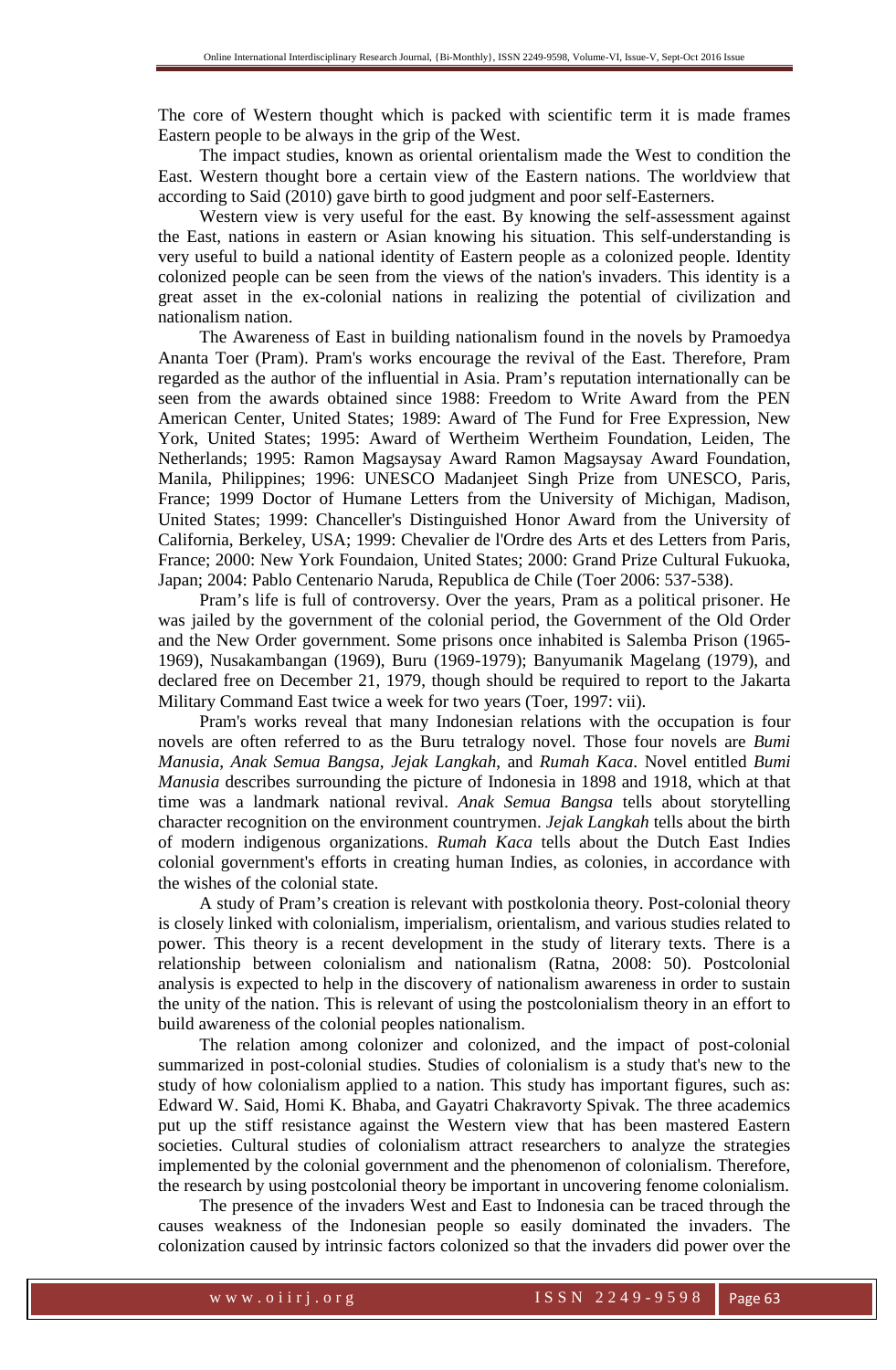colonized. The causes induced by the colonized themselves need to be seen before the analysis of fenomenan occupation. Those facts can be learned in literary document of the east authors. Through four novels: *Bumi Manusia, Anak Semua Bangsa, Jejak Langkah*, and *Rumah Kaca Tetralogi Buru*, Pram contributes to scientific research in the understanding of the East on dokmatisasi developed by west. In this scientific paper, described the human prototype of Indonesian as a representation of the East in the story novels by Pram.

## **B. THEORY**

## **B.1 Postcolonial**

Relevant theory for use in analyzing a variety of symptoms including literary cultural happening in the countries of former European colonies are modern postcolonial method (Ratna, 2007: 206). Ashcroft et al. in Ratna (2007: 207) asserts that after the birth of postcolonial theory colonized countries experiencing freedom which includes all the treasures of literature in countries that have experienced colonial rule since the beginning of colonization to the present. Walia in Ratna (2007: 206) states that the first postcolonial studies put forward by Frantz Fanontz with his book entitled *Black Skin*, *White Masks*, and *the Wretched of the Earth* (1967). Fanontz develops a meticulous analysis of the impact of psychological and sociological caused by colonization. Fanontz concludes that through the colonizer-colonized dichotomy, oriental discourse spawned devastating psychological marginalization to colonized people. Fanontz study was continued through the study of Edward W. Said's Orientalism her, Gayatri C. Spivak and Homi K. Bhabha.

When postcolonial theory understood as a set of questions about the reality of systematic colonizer-colonized relationship, according to Faruk (2007: 15-17) who developed the idea of Moore-Gilbert (1997), can be formulated to be seven things. First, the colonized society is a society living in a geographical area occupied, controlled, regulated, controlled and shaped by other societies originating from the geographical area or the other space, especially the people of Europe. Second, the colonized society is a society that thoughts, feelings, attitudes, behaviors, and even her occupied, controlled, regulated, controlled, and controlled by the colonial society through practice, theory and attitude instilled to him by the people of the invaders. Third, the colonial power over the thoughts, feelings, attitudes and behavior of colonized populations may be stronger and last longer than his control over geographic regions colonized populations, can continue even after the occupiers relinquish its control over the geographical area. Fourth, the colonial power over the thoughts, feelings, attitudes and behavior of colonized populations that can be embedded so deep that retains its influence even when the colonized people were attempting to free himself from it. Fifth, The strength and depth of the influence of the colonial power over the thoughts, feelings, attitudes and behavior of colonized due to the strategy of planting power kamuflative and manipulative uses, which among other things can turn power into as if goodness and strategies planting powers that form a configuration practice, theory, and attitudes, as well as in terms of transformative strategy to transform into something else. Sixth, the conditions and trends in over mainly appeared historically in the case of people colonized or ever colonized by the European community for the people of Europe succeeded in developing technologies and strategies are very effective power since the XIX century. Seventh, how strong the influence of the colonial power of the space of thoughts, feelings, attitudes and behavior of colonized populations have never fully understood and thus controlled by the invaders . This reality, make always also open opportunities for the colonized to play the colonial powers in ways that are unpredictable and often incomprehensible or even surprising the invaders themselves.

Postcolonial theory considered relevant in cutting-edge research. Cultural studies of colonialism attracted the attention of researchers in analyzing the strategy adopted by the colonial government, the phenomenon of colonial and indigenous resistance to colonial rule. Research by using postcolonial theory be important in unraveling the phenomenon of colonialism in Indonesia, because Indonesia is a former colony. By utilizing postcolonial theory, researchers can explain: colonial strategy to dominate the colonized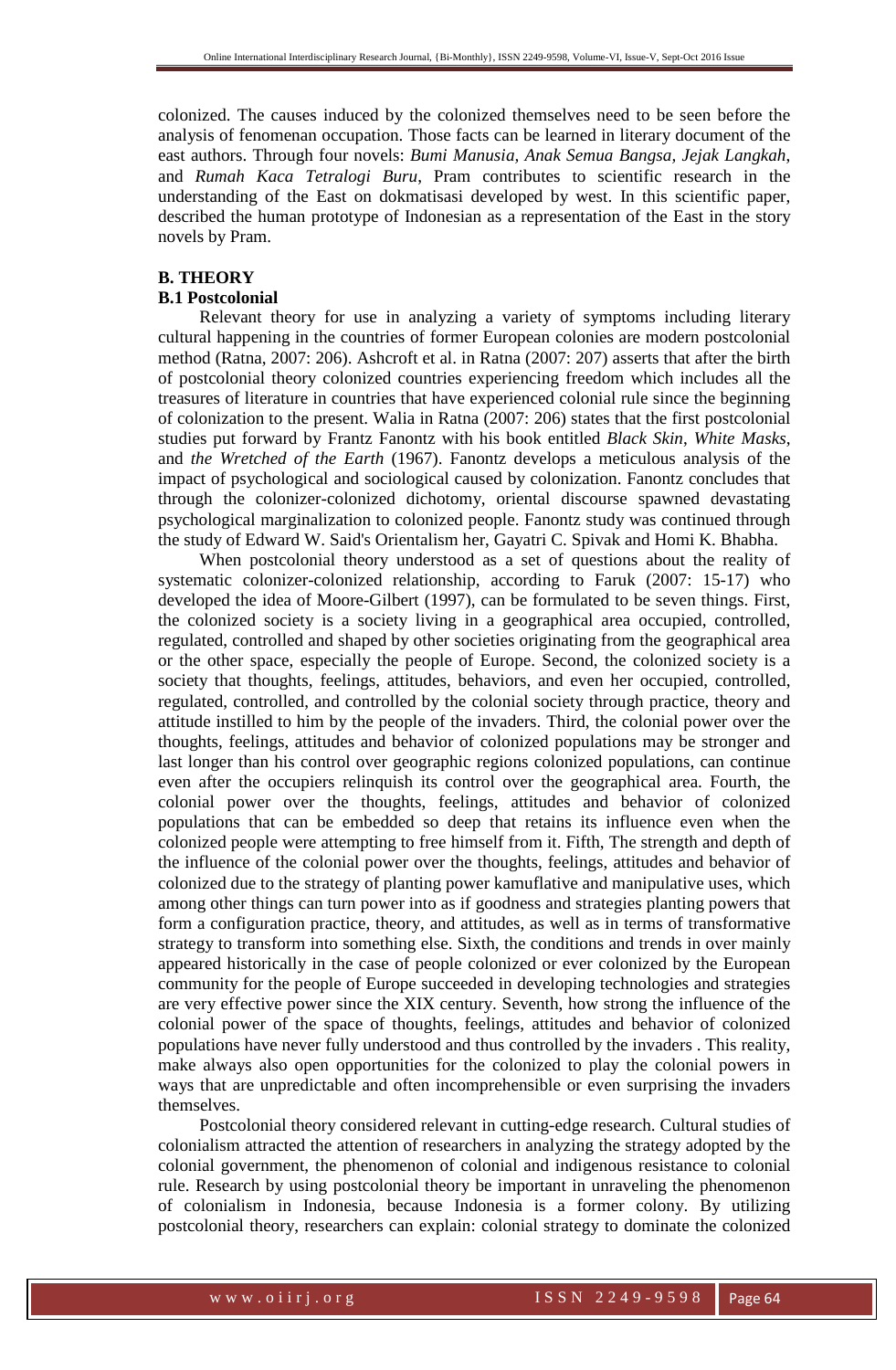people, the phenomenon of colonized people's behavior as a result of colonial and colonized resistance against colonial nationalism in the form of consciousness.

Postcolonial theory is built on the paradigm of cultural studies which is an offshoot of postmodernism. The paradigm of postcolonial theory states that the colonizers and the colonized has a different culture. Therefore, the nation's point of view different from the way the invaders colonized people. The birth of postcolonial theory studies triggered Edward Said in Orientalism, which is how the West viewed Eastern nations according to Westerners perspective. In postcolonial theory, there are concepts of how the colonial or Western nations see colonized or Eastern nations. Orientalism has three terms. First, Orientalism is everything done by orientalists who teach, write, or research on East Asia. This group included is a philologist, sociologist, historian and anthropologist. Second, Orientalism is a style or way of thinking that is based on an ontology and epistemology differences between West and East. The views in this sense is how the West sees the East about: the people, habits, thoughts and way of life. Third, orientalism is a joint institute to cooperate with East Asia. Institutions during the colonial and thereafter at around the end of the nineteenth century was used as the power to dominate, rebuild, and to have power over East Asia (Clifford, 1988: 259).

Core postcolonial paradigm is the power must be resisted. To be in existence, the weak shall provide resistance to strong. East in order to become the East, the East should provide resistance to the West. In order not to continue to be colonized, oppressed should provide resistance against the invaders. Forms of conflict colonizer and colonized is widely represented in literary works written during and after the colonial period. The opposition between the West and the East are represented in conflicts portrayed in literature. Conflict in literature is always there. Budiman (in Herfanda, et al [ed.], 2003: 114) observed that literature always have the space to express conflicts with the cultivation of particular causing meaning to readers .

Faruk (2007: 14-18) sorting postcolonial studies into three things. These three things are postcolonial as a theory or postcolonial theory, the relationship of theory with reality to produce statements regarding dialectic colonizer-colonized, and methods or operations of postcolonial theory. Postcolonial theory according to Faruk (2007: 14-15) who developed the theory Makaryk, Aschroft, Tiffin, divided into four categories. First, the post-colonial or post-colonial theory is a term for a set of theoretical and critical strategies used to examine the culture (literature, politics, history, and so on) from colonies of European countries and relationships Country with the rest divided world. Although it does not have the flow and methods are single, theories of post-colonial that share a common assumptions as follows: (a) to question the negative effects of what are considered to be beneficial imperial power that such statements about the gifts of civilization, the literary heritage of the English, and etc; (b) to raise issues such as racism and exploitation, and (c) to question the position of the subject of colonial and postcolonial (Makaryk: 1993).

Secondly, postcolonial theory involves a discussion of the various types of experiences such as migration, slavery, oppression, resistance, representation, diversity, race, gender, place, and responses to the discourse of the great influence of the imperial powers of Europe such as history, philosophy, linguistics and experience basic in speaking and writing with which the whole of the above manifests. The sense various kinds. Nevertheless, the studies are based on the fact histopris European colonialism and the effects of various materials generated by colonialism. With such understanding, postcolonial theory does not refer to any form of marginality that is not related to the historical process of colonialism (Aschroft, Cs.:1995).

Third, postcolonial theory includes three possible options, namely: (a) the cultural communities who have experienced European colonization, either the effects of colonization still going on at the time of Theory of post-colonial and the possibility of its transformation into forms called neocolonialism ( internal and global), (b) respons of resistance or counter-discourse of colonized populations as well as others against colonialism, without losing attention to the possibility of ambiguity or ambivalence, and (c) all forms of marginality that caused by all forms of capitalism (Lo and Tiffin : 998).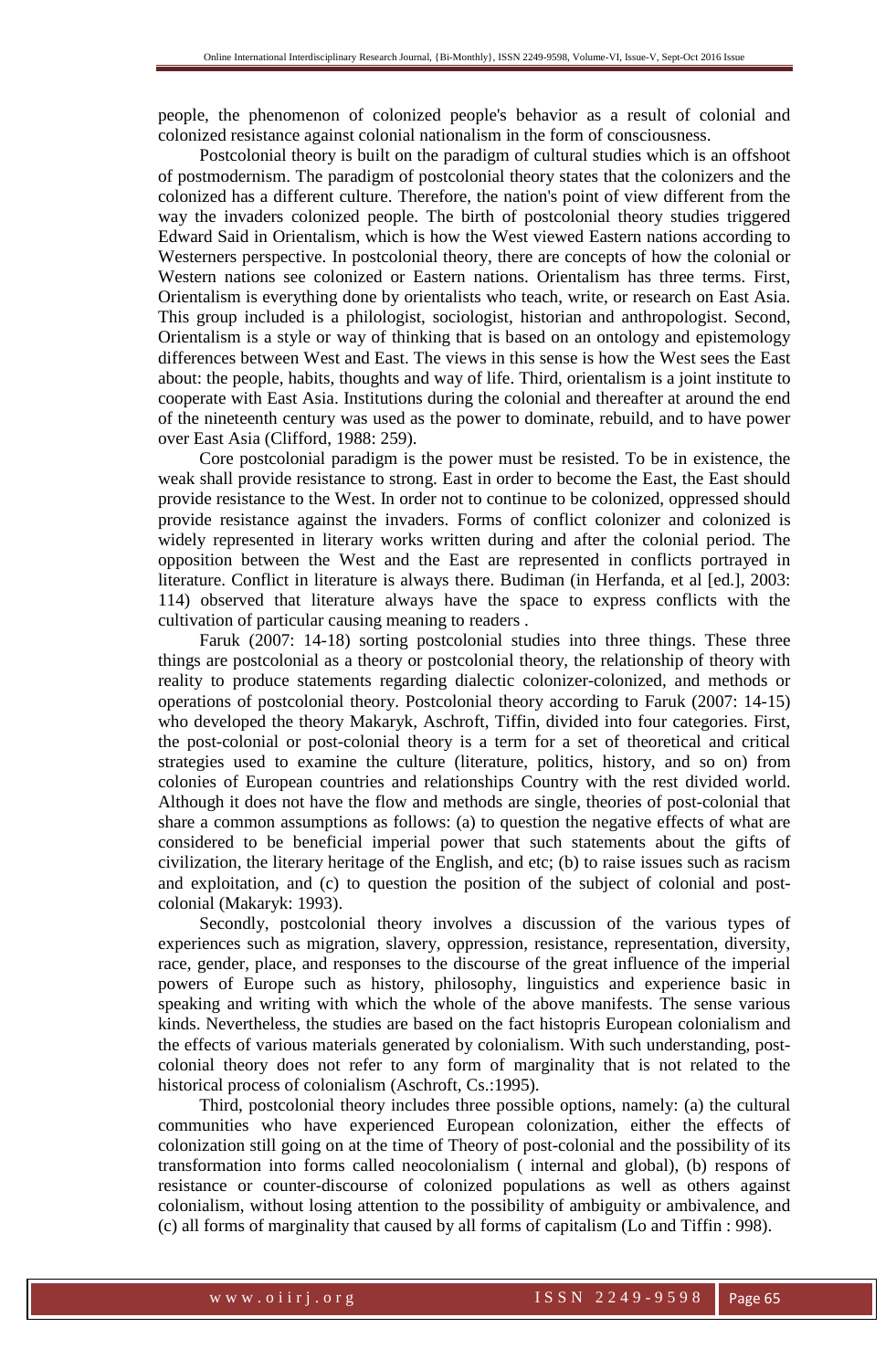Fourth, the theory of postcolonial theory (Said: 1993) is a set of ideas that directing attention to researcher on the relationship between culture and imperialism. Imperialism is defined as the practice, theory, and the attitude of a metropolitan center that controls a distant region with colonialism, namely the construction of settlements in territories distant, as one consequence is almost always necessary.

#### **B.2 Orientalism**

Perspective west to east bore the study of Orientalism. In Orientalism, the subjective views of the nation's dominant colonizers. The dominance of the invaders must be balanced against the colonial powers. Colonized people also have the same right to provide insight into the nation's invaders. The views colonizers against the colonized an area of orientalism. View of the colonized against the occupiers is a region of postcolonialism. Therefore, postcolonialism birth triggered by the birth of orientalism.

Orientalism and postcolonialism boils down to power. Orientalism see how the invaders colonized master. Postcolonialism see how colonized conduct resistance against the colonial power. If Orientalism is the dominance of colonial powers, postcolonialism more on how to overcome the domination of colonizing or colonized colonial powers. If Orientalism is a tool to master invaders colonized, postcolonialism as a colonized tool to free themselves from the invaders.

Ratna (2008: 110) noted that studies of Orientalism paradigm Gramscian and Foucaultian the strategy of power. Gramsci's theory of hegemony which is famous with strong belief that domination over the weak can be done through ideology while Foucault believes that knowledge is power tools. Thus, awakened by a variable power of ideology and science.

Paradigm adopted by postcolonial is there is a binary opposition between the strong and the weak. Strong parties dominate the weak. Geographically, Western countries are strong whereas the eastern countries is weak, then it came to pass that the West into an Eastern nation colonizers and colonized people. The colonialism awareness resulted community or nation colonized East (orient) providing resistance to colonial or the West (Occident).

Orientalism and postcolonialism are two sides of the counter currency. Judging from the function and purpose, as if the Orientalist discourse paradoxically contrary to the postcolonial discourse. Orientalist discourse is discourse that represents the ideological system of the West in relation to its function to embed its hegemony against the East. In contrast, postcolonial discourse is discourse that represents the ideological system to cultivate an understanding of the east as well as providing a new self-image of the eastern nation over the western hegemony.

Nations occupiers had a view according to the perspective of the colonized people. The occupiers' view is not entirely true in understanding the colonized people. The views f colonizers against the colonized politically charged for colonized mastery. The Meaning of nations different with states in this context.

Nation refers to the formation of political and cultural representation system where national identity is constantly reproduced as an act of citizens of the nation. Barker (2005: 26) pairs the state and the nation. The nation-state is an apparatus of political and symbolic form that has the dimension of time. Political structures continue living and changing. Symbolic form of national identity continues to create ideas, continuity and tradition. Therefore, every nation has a national identity.

This national identity laid the foundation of the nation views. Because of their distinct identities, their view is different. The view of the western nations as colonial certainly different from the views of eastern nation as colonized. The view that has led to the influence of power relations between nations.

In the colonial history of the world, the nation's colonial empire marked western imperialism began Spanish, Portuguese, French, English, Dutch, and American. These nations have tremendous influence with nations colonies in Africa and Asia. Their influence on Eastern nation continues to the present day.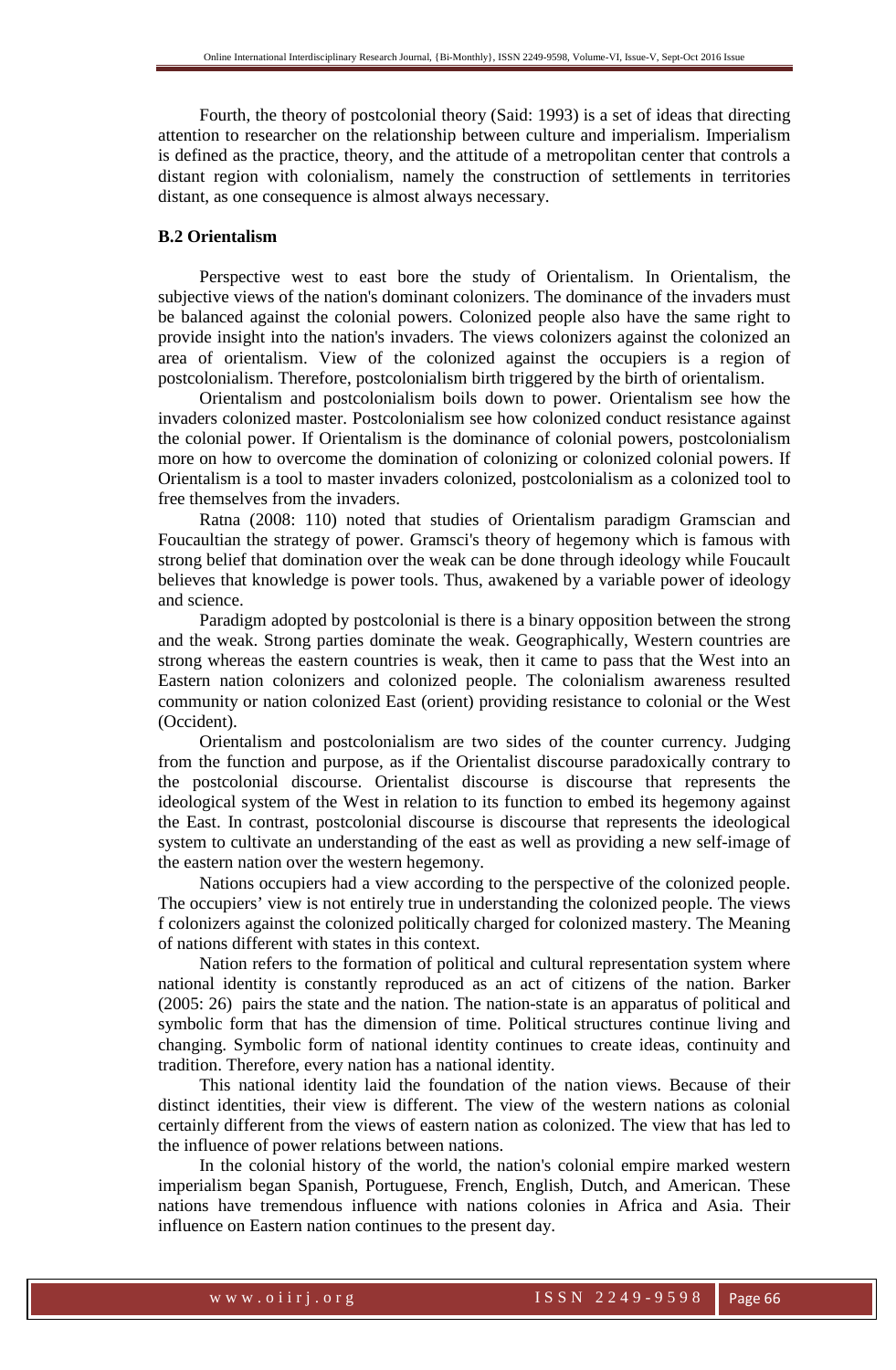Western nations have a view of the eastern nations based on the perspective and interests of western nations. Picture of the east by the west is based on the interests of the west to the East. The study of the nation's eastern (orient) or orientalism thus lead to the interests of western powers on the east.

Orientalism is the knowledge of the eastern world that puts everything based east in school subjects, courts, prisons, or handbooks for the purpose of research, assessment, judgment, discipline, or rule on it (Said, 2001: 52). Therefore, Orientalism is a way of writing, knowledge, and studies are made regularly and oriented in an effort to dominate by the imperatives, perspectives and ideological biases, which are considered suitable for the East. East taught, researched, regulated and assessed by means of a particular characteristic or western ways (Said, 2001: 263).

Assessment west to east with the western perspective due to the helplessness of the east towards the west. Strength plays an important role in this regard. Orientalism is thus a form of control over the west to the east. Therefore, Said (2001: 265) states that Orientalism is a political doctrine that is set to the east, since Eastern is weaker than the west. Orientalism because it shows how east is weak in the eyes of the west.

The Said's analysis (2001: 267-268) on the writings of western authors show that the perception of the west to the east are considered as people who had to be helped by western to grow since 1870 until the early twentieth century. Western writers who write about the east as Renan and Marx in the field of ideology; Lane and Sacy in the field of intellectual; and Flaubert and Nerval in the field of fiction, look The East as the area that needs attention reconstruction and even redemption of the west. East was created as an isolated area of the current European progress in the sciences, arts, and commerce. All values of the East whether good or bad appears to be a function of the West's interests to dominate the East.

Said in Ratna (2007: 216) divides oriental studies into three categories. The three categories of oriental studies are (1) as a solely academic study, (2) as an attempt to gain power, (3) as an effort to create a self-image, as a center, by creating a dichotomy latency. This study is the western classical tradition that studied an area by using methods that exist in the eastern region. West basing his thinking on the ontological and epistemological differences between the East (the orient) and the West (the Occident), always overrides the East, a corporation associated with the East, and dominate the East (Ratna, 2005: 247). Therefore, colonial peoples had a different view with the colonized people. Colonial nation believes that colonial peoples must be controlled so that they can be arranged. The arrangement aims to bring the benefits for colonial nation.

The East as a colonized people accommodated (contained) and are displayed in frames that hang (Said, 2001: 52). Southwestern thus prespectives according to his point of view. East of the truth because it is not what is portrayed by the West. The view western states that to obtain power must have the knowledge to power. Foucault (in Sarup, 2008: 110-113) discusses the relationship of knowledge to power. For Foucault, the exercise of power to create and give birth to new knowledge. Instead, knowledge creates the influences of power. Without knowledge, power may not be executed. The knowledge because it is one of the instruments of power.

The West assume that the power can be obtained either legally or illegally. Power can also be used well or not well. Meanwhile, people in the east means Javanese people assume that wherever there is power. The use of power is interpreted as something legitimate. Its real power is not 'used' (in power), but 'there', present, and there is. The ruler does not use his power but let the powers that 'flow' in the ruler himself. For the Javanese, actions that indicate power is 'there by itself' (Suseno, 2001: 111).

The indication of the powers for a ruling such as the presence of a peaceful society and the idea, as led by the ruler. This shows that the power resides in the leader. And vice versa, when the people uneasy and claim their rights in their leaders, the reality shows that the leader had lost power. Power to the East is a gift from God to the subject with power.

Conversely, for the West, the power must be obtained or achieved. Meanwhile, the East Javanese people, power should be accepted. For the western powers are active while the east is passive. This power makes the difference paradigm aggressive colonial nation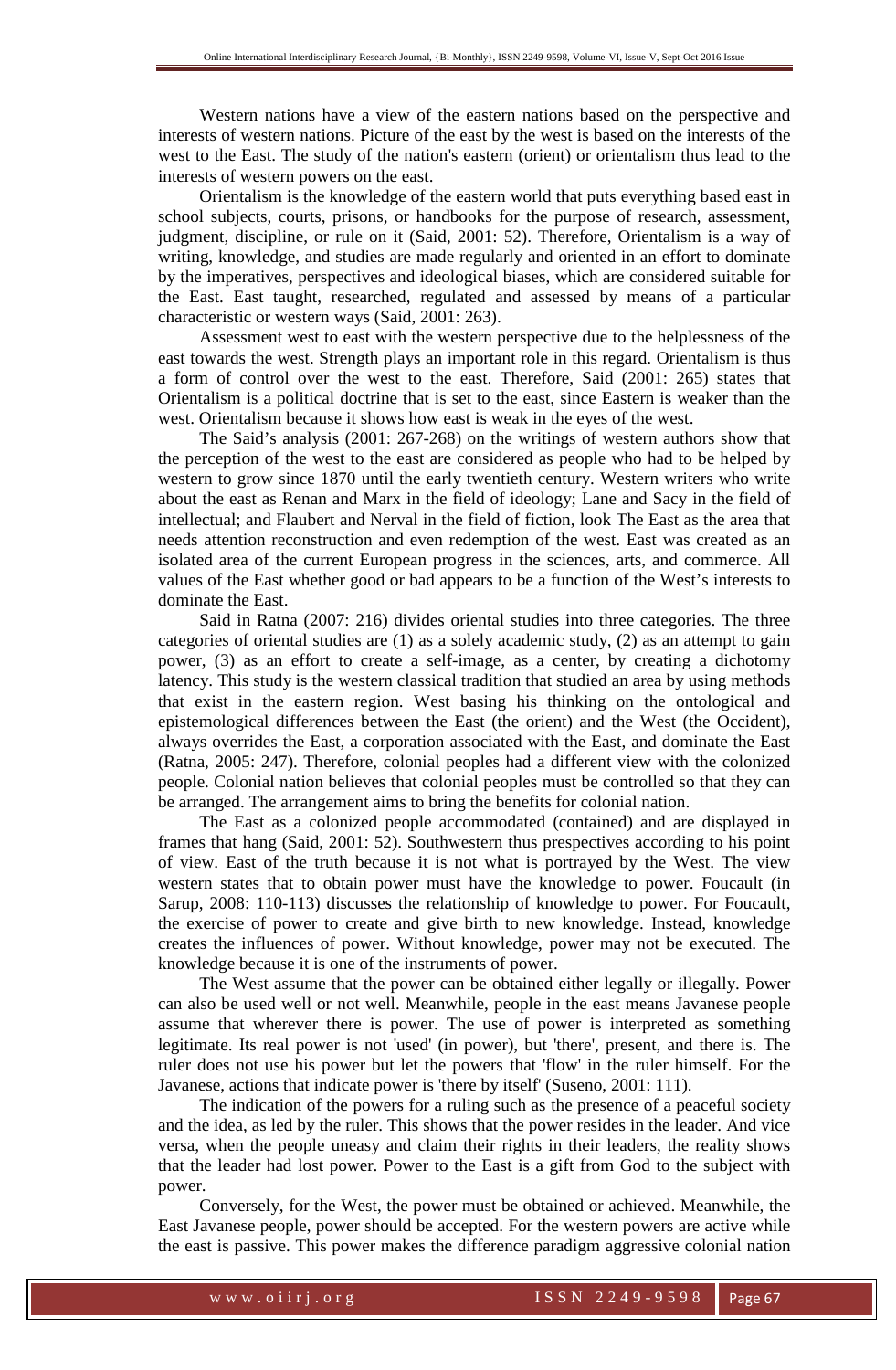against nation colonized. In the case of the Dutch colonization of the Indonesian nation, a study conducted Hefner [ed.] (2007: 49-50) shows that the Dutch policy in Java in the decade after the 1830s have so many eroded royal authority. Nobleman in this time as a representation of the ruler of the Java community. The indigenous aristocracy and the allies when it was identified as opposed to most of Europe through its dominance of the public mind. Since the middle of nineteenth century palaces authority over most of the population has been reduced massively.

Deterioration domination empire intentionally created this colonial impact on the new power shift. This fact is confirmed by the analysis from Kartodirdjo (1972) quoted Hefner [ed.] (2007) that the leaders of *pesantren*-based rural and mystical leader of the people is the biggest beneficiary of the legitimacy of the nobility who were shrinking in the twentieth century. As a result, Muslim leaders compete with popular nationalists to fill the vacuum of power domination nobles kept crushed by European colonizers. Hefner [ed.] (2007: 50-51) concludes that the final peak power of kings in Indonesia occurred after the war of independence. After the war of independence, the role of the local nobility in the new government officially removed everywhere except Yogyakarta. Only in this area, the *sultan* recognized invaders became a hero of the national struggle and until now this area gets preferential treatment in the unity of the Republic of Indonesia.

### **C. METHOD**

Postcolonial as a theory have a method that can be developed in postcolonial research procedures. Methods postcolonial directs research in efforts to reveal or expose the colonial power operation hiding from the theory, attitude and practice that does not contain or pretense and political power; revealed the colonial powers operating behind the practice, attitudes and theories colonized populations who seemed to have free or lead to the liberation efforts of the colonial power; express resistance operations colonized is behind the theory, attitude and practice which seemed to obey the rule of invaders; directions formulated confirms the position of the theory and post-colonial criticism as community empowerment activities colonized (agency) and activity as the elimination of all forms of colonialism (decolonization).

Relations with the colonized colonizer gave birth to two possibilities. The first possibility is interpreted tolerance colonizers domination by colonial peoples. As a result, colonizer and colonized have a relationship of mutual understanding and prevent conflicts. Colonized not colonizers as a subject saw the master object colonized. Inversely, the second possibility that colonized realizes it's colonized by the invaders. Because of the awareness of their nations colonized, colonized people resisting. Resistance colonized against the colonizers can be either physical resistance as well as resistance intellectual writing. Therefore, awareness, protest and revolt colonized voiced through literary texts. This is the meeting place of this research.

Postcolonial literary studies, according to Spivak and Gandi (Endraswara, 2003: 177) related to sublatern studies. This study is a postcolonial studies that occurred in South Asian countries, especially India, spearheaded by Spivak (Morton 2008: 155). Sublatern studies are studies that depressed people should speak, should take the initiative, and staged over their voices are silenced. The voices sublatern found in many literary works of literature colonial era and after. Therefore, researchers' approach in researching the literary text uses a historical approach because the purpose of this study revealed the relationship colonizer and colonized in a historical context. Ratna (2007: 66) states that the historical approach to consider the relevance of literature as a social document. The essence of literature is imagination and imagination have a social and historical context. The historical approach selected researchers for novels by Pram as a source of research data shows an overview the history of the nations of Indonesia during the Dutch colonization.

Operationalization of the theory of postcolonialism in research literary texts illustrated by efforts to study literary text data that relates to consciousness colonized on the colonizers. The approach postcolonial studies conducted with qualitative research approach (Miles: 2007) with interpretative methods (Saragih: 2004). There is a strong reason the use of qualitative interpretative approach in postcolonial studies that are part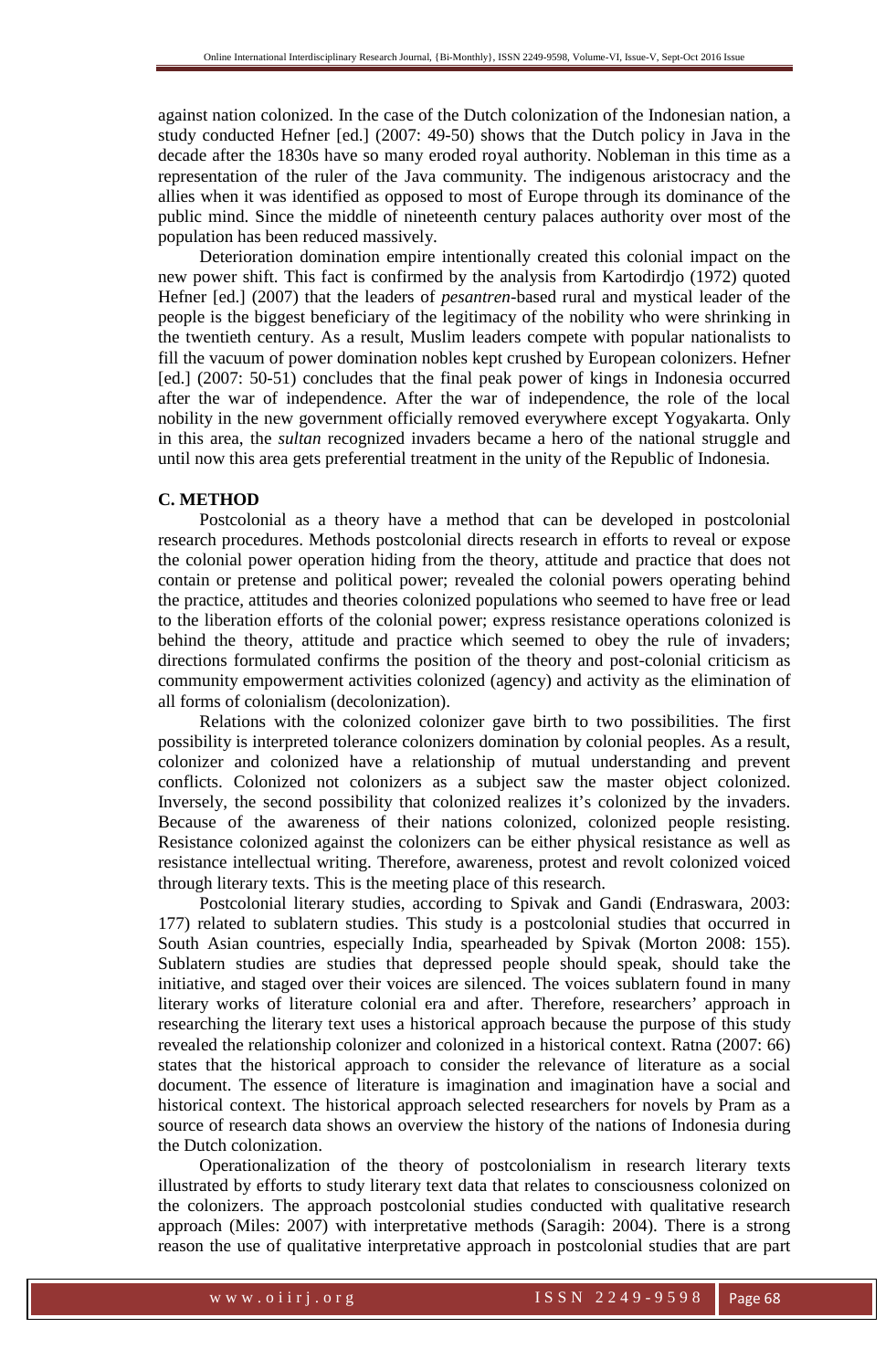of cultural studies. Barker (2004: 8); Denzim and Lincoln (1994: 2-3); and Ratna (2005: 9597) states that the key of cultural studies is the practice of meaning which constructed through sign language. Understanding the culture means to understand the meaning of language. Cultural studies centered on the representation of how the world is constructed to and by us. Representations have certain materials such as: sound, inscriptions, objects, books, magazines, television programs, and so forth. These materials are produced, used, and understood in a particular social context. Meaning contained in languages, objects, and behaviors. Written text did not produce the same meanings readings, both for the reader the same or different at different times. Literary text presents an empty space to be filled by the reader. In charging that meaning, interpretation of the reader absolutely necessary.

The data source is the text of the study as a result of colonial indigenous products. The text in question is four novels by Pramoedya Ananta Toer. The four novels are: *Bumi manusia*, *Anak Semua Bangsa*, *Jejak Langkah*, and *Rumah Kaca*. The four novels written by Pram as indigenous peoples who represent the colonized as a result of the Dutch colonial. Pram tetralogy novel was chosen as the data source for the novels represented the Dutch occupation of the Indonesian nation set in the Java community. In addition to a novel source of data, the researchers also used data source bibliography of books, magazines, and publication of research results that represent Western imperialism against the East. This data source in the form of literature that describes the Dutch East Indies in the Dutch colonial period late eighteenth century until the beginning of the nineteenth century.

This research data in the form of text data source in accordance with the formulation of the problem. The research data obtained by researchers from the data source novel tetralogy by Pram. The research data in the form of words, phrases, sentences, paragraphs, and discourse in the source data in the form view of the occupiers against the eastern nations. Data collected by technical read, see, and note (BSC). The data collection technique was stated by Ratna (2010: 245-246). Reading as the data collection of the text of the novel is done by giving attention totally focused on the object. The process of reading by giving full attention to the object is called the process of listening. Reading and listening is a set of techniques to obtain the valid data followed by activities in recording the data. Because the process of data acquisition techniques through read, see, and take notes, the technique is called the technique of read, see, record or BSC.

Data analysis based on the typology techniques (Patton, 1987: 150; Setiyadi, 2006: 256). Data that has been analyzed by the system of grouping data based on categories of research objectives that has previously been determined by researchers. Based on these categories, the researchers perform inductive data analysis.

Inductive analysis begins with the presentation of data, interpretation of data, and inference to produce the research findings. To arrive at an inductive analysis, data analysis technique used is based on qualitative data analysis techniques developed by Miles (2007: 15-20). The data analysis technique includes three stages. The three stages are: data reduction, data presentation, and conclusion.

Data reduction is the process of selecting and focusing on the data source that appears in the novel text data source. In the reduction process of this data, researchers conducted a category or data grouping from the reading process tetralogy of novels by Pram that describe: (1) mental colonized people, (2) the ideology of the invaders, (3) the impact of colonization, (4) view of the invaders, (5) view of the colonized, and (6) the national consciousness of the colonized nations. Data reduction is not a separate analysis of the data. Data reduction is part of the data analysis process. Choices investigators about the data portion is used, which is discarded, the patterns of which summarizes a number of scattered parts, what things are developing, it is an analysis options. Data reduction is a form of analysis that sharpens, classify, direct, dispose of unnecessary, and organize data so that the conclusion can be drawn (Miles, 2007: 16).

The workings of the data analysis in this study using qualitative interpretative technique or interpretation Postcolonial as a tool of analysis. Postcolonial interpretation methods included in the interpretive approach. According to Saragih (2004: 22),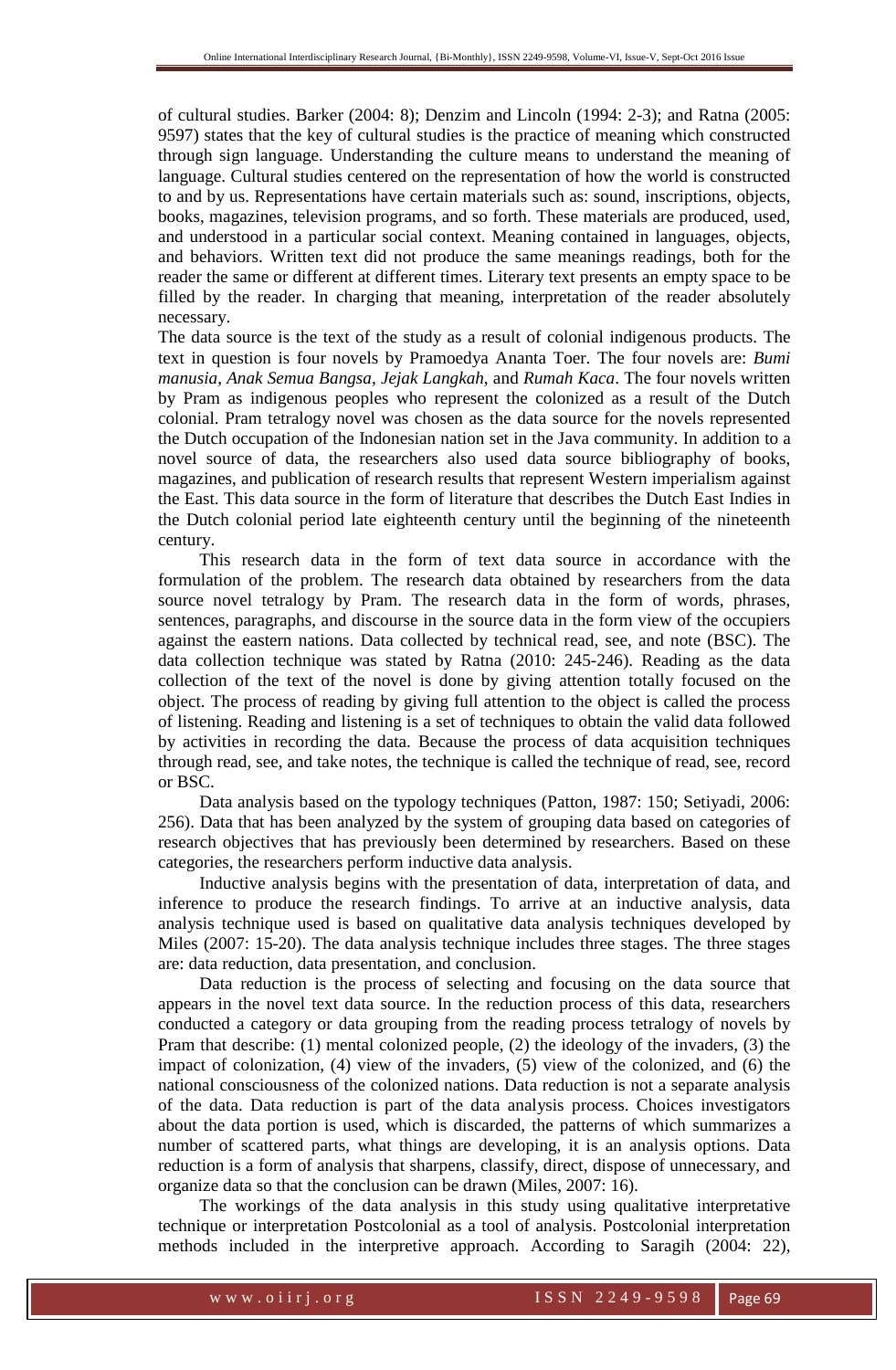interpretive approaches rely on pluralism and variety of social reality that must be accepted in its meaning. In the process of interpretation, how the hermeneutic or interpretation is used. Hermeneutic is a way of working or the method of interpretation (Palmer, 2005: 149). Mechanical hermeneutical circle is built to tap into the meaning of texts: jumping back and forth between the totality conceived through concreting parts and parts that are understood by the totality of what gives meaning. This method, according to Gadamer hermeneutics appears in an event. The fact is a text. With the historical horizon and hopes, text reader would merge the horizon for creating new wealth, new truth, a new history, a new understanding and a new meaning (Hadi, 2008: 129). Thus, data analysis methods developed by researchers to seek in building a new meaning on the novel text data and historical data in accordance with the purpose of research.

## **D.DISCUSSION**

Representation of the east as a national identity in the novels by Pram can be grouped into two social identities. Both of these identities can be understood as a binary opposition constructive and destructive social identity. Constructively, people east as a nation that has the tenacity of life and have the awareness to acquiring knowledge. Destructively, the East as a nation that has a weakness for easily exploited and tend to experience what is called an identity crisis

## **D.1 Persistence and Awareness of Science D.1.a Persistence**

The stories of eastern from western people version have a contribution to the cultural development of the East. There are two things to be noted in these contexts. The difficult to give up character and awareness of the changes for the better marks revolution of East people towards high civilized nation.

Myth persistence and does not easily give up the nation's east unfold in war colonial period. The West people as representation occupiers feel resistance given the local people in the Indian knows no surrender and despair. The Acehnese, for example, is known as a nation that is resilient and not easily give up. They are not familiar with fighting a losing battle. They never gave up despite losing.

The Acehnese have a special way of war. Despite the defeat, they still fight with all means at their disposal. Acehnese never know the word surrender, thus an opponent who does not have the iron will be wiped out before the people of Aceh. The greatness of the people of Aceh looks at novel Bumi Manusia following Pram. "People tempered from a limestone area will be annihilated in Aceh" (Toer, 1980: 52). In addition to not give up easily, the people of Aceh have tremendous courage in the face of invaders. All means adopted to knock out an opponent. Actions reckless and uncalculated sporadic opponents do. Vigor to fight the invaders paralyze not only held by men. They fought not know the age, sex, and state. Women, children, and the sick is eager to fight because they believe killed the enemy is a useful thing for the people. "Breaking the means of the Company: bridges, roads, wire tilgrap, trains and rails, poisoning drinking water, raiding, bamboo mines, ambushes, stabbing unexpected, security in the barracks. Victims of the Acehnese in the war: children, grandparents, sick people, pregnant women, and people are helpless just lucky if killed *kompeni*" (Toer, 1980: 52-53).

Because of the tenacity of the people of Aceh, Jean Marais judging the people of Aceh as the bully, tough, hard as steel, and the nation deed. Persistence people of Aceh is also owned by the people of Bali and other areas in the fight against the invaders. People of each region tenaciously against the Dutch colonialists. The area of the defeat, other areas to build strength. Defeat other areas did not dampen the struggle of people of other regions. They actually build a winning spirit. Thus the resistance struggle that has led to the slogan of nationalism of Indonesia: *Hilang satu tumbuh seribu*.

The persistence of the East is also evident in the war tirelessly in Bali, Lombok and other areas. War of the Balinese people show their heroism. Although people exhausted by guns and cannons Dutch, they never give up. "The battle to topple the kingdom of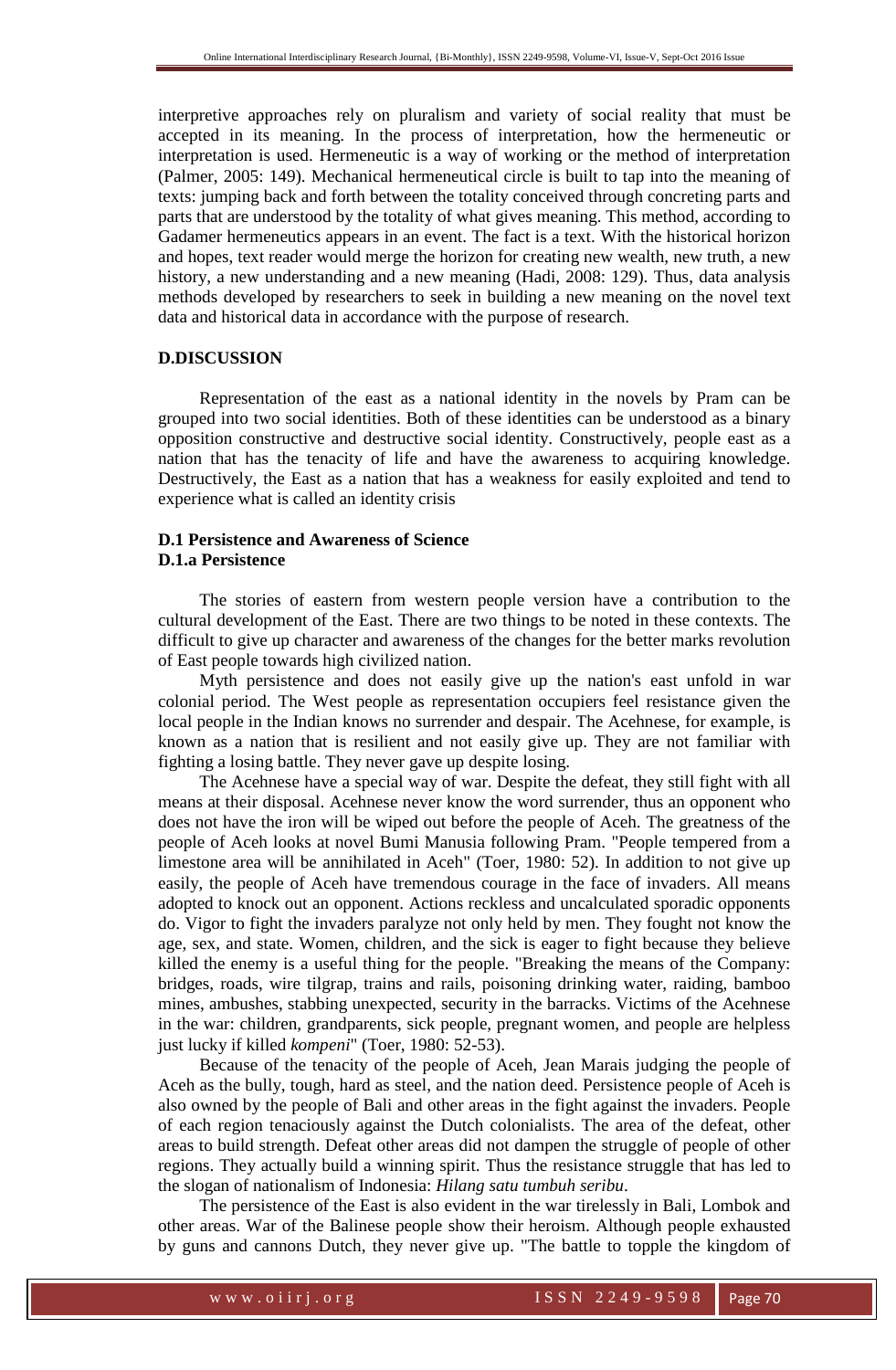Klungkung, Bali kingdom of ends, running for more than forty days. Klungkung fall, but Lombok rise against "(Toer, 1985: 245).

 Lombok folk story persistence of mouth is still we hear today when we meet a tour guide there. The extreme war place in the story believed located on the highway along the front of the Hotel Lombok Raya which is adjacent to the tomb of a general Dutch that believed killed by guns troops of a hero in Lombok.

In the context of Bali, figures Ter Haar wrote to Minke about the resistance of Bali people. Although they have been defeated Netherlands with the thousands victims of men bodies, women and babies, they retreated to form a resistance to form *Toh Pati* fortress and carry out guerrilla attacks that never resigned in order to maintain the area Klungkung, Denpasar controlled after the Company.

Only with simple weaponry spear and a dagger, they crush the Netherlands already modernized so that Holland should lower a lot of troops. Subjecting Klungkung must go through *Toh Pati.* Who knows how many more years Toh Pati would be inaccessible. One great nation facing modern army without flinching. One nation that should be proud. Wrote Ter Haar as a representative view of the western nation to nation. "King of Klungkung had ordered everyone, men, women, and children to *nyikep*, gun in hand, until the final. Ki Gong Sekar Sandat have sounded pounding and Keris Andal Andal-royal I Pecalang and I Tan sometimes been unsheathed, as a sign of the kingdom is ready to fight. "(Toer, 1985: 209).

That picture of persistence and not giving the colonized peoples in the fight against the invaders. Characters heroism, daring to die, do not give up easily, and never afraid of anyone except God, is the character of this nation. This nation in history has a mental illness do not easily give up. Mental work hard and never give up easily this is the basic capital of a nation that wants to go forward.

Tenacity people of Aceh and Bali in the history of the war against the colonial teaches us that this nation is a great nation that gives everything what is owned for the honor of his nation. Such characters need to earn a place in the current state of the nation's collective that seemed lazy and do not have a competitive spirit like at this point.

Limitations makes the soul 'fighter' appears and wants to be a winner. History demonstrates how our war tools are very minimal compared to occupiers who already know about rifles and gunpowder technology. Rural farmers who had never known the technology of warfare dared to against the invaders who fully armed.

If the people are uneducated realize their persistance through physical sacrifice, scholars have great ideas about awareness to the importance of getting an education. It looks at propaganda Boedi Utomo (BO) that education is believed by the colonized people were able to improve civilization, culture, degrees, and honors over the dominance of western colonial peoples.

Javanese proverb that *the clever control of fools* is jargon that to be true. So as not controlled and have honor to live as the degree of the invaders, the answer is 'education'. "With the Java BO we will repair fate together. We will increase our civilization and culture, we will raise the degree and the honor of our nation. Not all children can get a place in *Angka Satu* school, especially in ELS. We will build for themselves with their own strengths schools for children. "(Toer, 1985: 249). Findings on Eastern persistence as a colonized representation in the form of physical struggle and ideals as a nation. Persistence Eastern nations bore the slogan "*hilang satu tumbuh seribu*".

#### **D.1.b Awareness of Science**

The story of the resurrection of the eastern studied in detail by Kahin (1952) in the book entitled *Nationalism dan Revolution di Indonesia.* In his dissertation, Kahin notes that the resurrection of the East who represented Indonesia caused the pillars of language and religion. The East people are encouraged to beat the West was also fueled by the motivation of the Japanese victory against Russia in the early 19th century. Japan as the Asian nation scholarly knowledges.

Pram through his tetralogy invites his nations and colonized people to rise in modernity through the awareness of science. Form of modernity is the awareness and ability out of ignorance towards the mastery of science. It was realized that Europe is able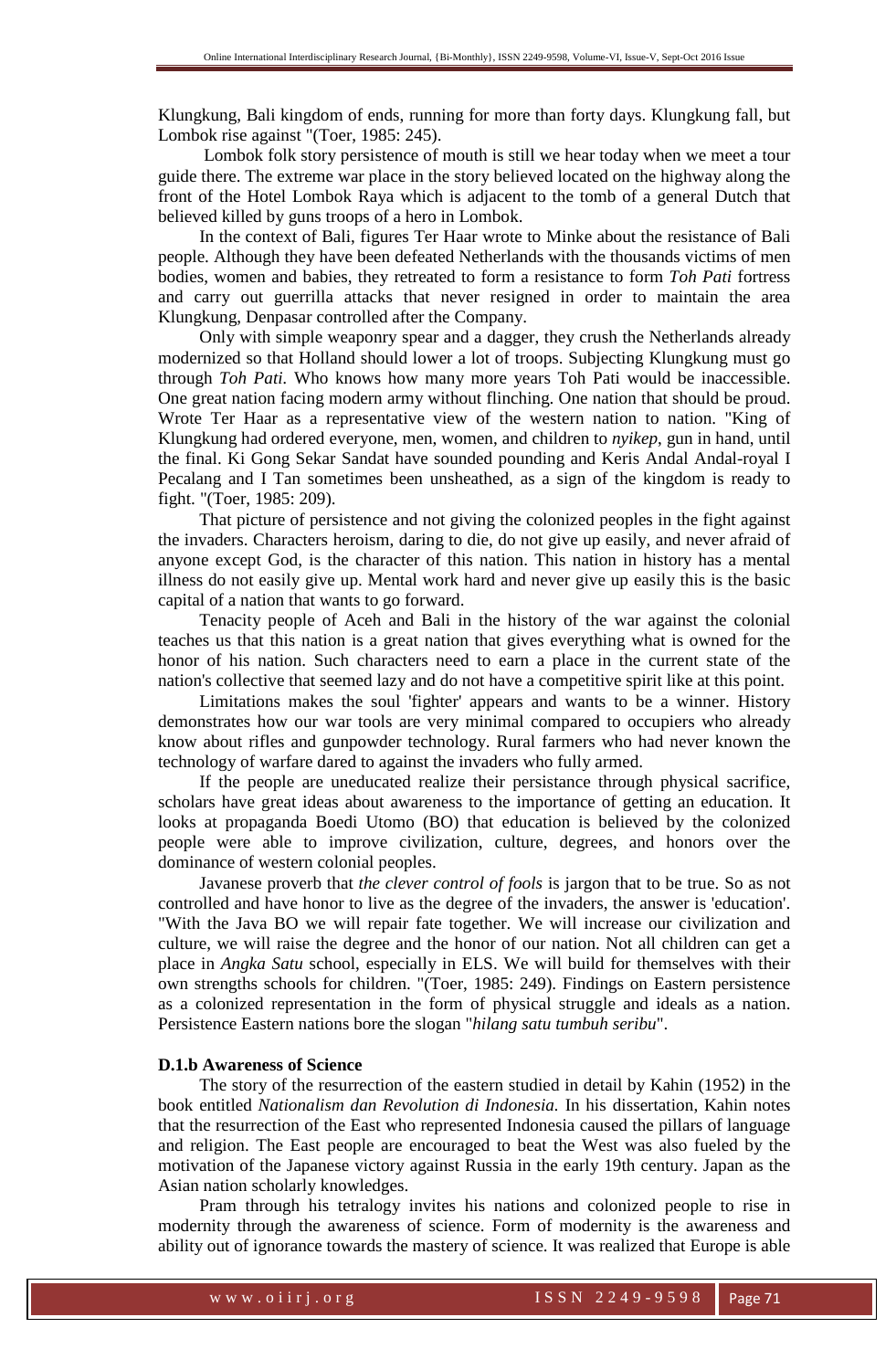to master the colonial peoples because Europe has been able to master the science while colonized still far behind from scientific civilization. Dropping a colonized people to the science world is described by Pram on novel entitled *Anak Semua Bangsa*. "Human beings are still human Natives middle age, may also be ancient, it could be the stone age. But if the native Indian, one per cent only, has mastered the European science- it is not need one cent, one-tenth percent of humans that have been changed will be able to make such changes to the state, and also change the nation "(Toer 2009: 406).

Modernity is characterized by the mastery of science. Pram as a representation of the colonized feel Europe has undergone rapid progress in modernization. European curiosity as felt and that feeling to be shared to the nation that still do not realizing yet about the importance of mastering science. Longing modernity Pram as a colonized people to like Europe. "Modern! With that word quickly bigger and multiply themselves like bacteria in that Europe. (At least one might say). So let me join them in using that word, though I did not fully explore its meaning "(Toer, 1980: 4).

Pram desire for such a Europe is the way to liberation of colonized nations that do not constantly occupied Europe. Pram tetralogy novel draws readers to have the spirit of building science colonized people that have the same status as occupiers. Versatility colonized deliver the nation out of the colonial power. Therefore, Pram uses provocative language 'captured knowledge'. "Take the science of their (colonial) until you're as clever with them. Knoweldge use it later to lead your people out of the darkness of this inexhaustible "(Toer 2006: 252). The tradition of doing science knowledge among colonized people have been implanted in the tetralogy novel by Pram. Pram invites his people to welcome the twentieth century as the century of science in an effort to be liberation of colonized nations on colonization. However, Pram seems strange in the midst of his people who still adhere to the tradition of modernity inhibitors. Modern optimism and pessimism that would be achieved tangled state of colonized people inhibitors tradition of modernity.

Minke was described by Pram in loneliness. Minke left Surabaya to Batavia in order to study at STOVIA. He felt alone in facing the modern century, the century of science. Minke loneliness and pessimism in the face of this nation due to a colonized people still in the shackles of tradition. Colonized is still paying a tribute to someone because of the blood of nobility, not because of science. Eastern aware of knowledge is a step that must be done in an attempt to get free of themselves from colonialism. This view is in line with the thinking of Foucault stating that knowledge is power.

## **D.2 Easy Utilized and Identity Crisis D.2.a Utilized Easy**

Quantitatively, the number of Western people in colonial times fewer than the number of Eastern people. Because the numbers are few, the West has limited power. It encourages Southwestern harness Eastern people. Eastern people as colonized by a Western power utilized for the benefit of colonization projects.

The utilization for the benefit of war as well as infrastructure development projects in the colony. Occupiers crackdown as rebels and to improve economic development with the use of colonial invaders in other regions. To crush the rebels in Aceh and Bali, for example, sent troops from Java. Infrastructure outside Java was also built by the Javanese workers.

It is seen through the letters one of the characters Legium Mangkunegaran Yogyakarta who refused were sent to Bali and Lombok Bali because of the awareness that the nation is the brother nation of Java. People in Java was considered the human resource potential for the invaders. The number of workers who are many and expertise possessed by the people in Java used for the conquest of colonizer colony outside Java as well as the construction of roads and bridges outside Java. "We refuse to compete with fellow countrymen. If it does not start right now, Your Honour, there would be no end to the Nation of Java used to conguered brother outside Java. For too many of our compatriots were killed in Aceh, on Sumatra Minangkabau in Sumatra Batak lands, in the land of Bugis, then Bali and Lombok will now anyway. If forest clearing, make fields,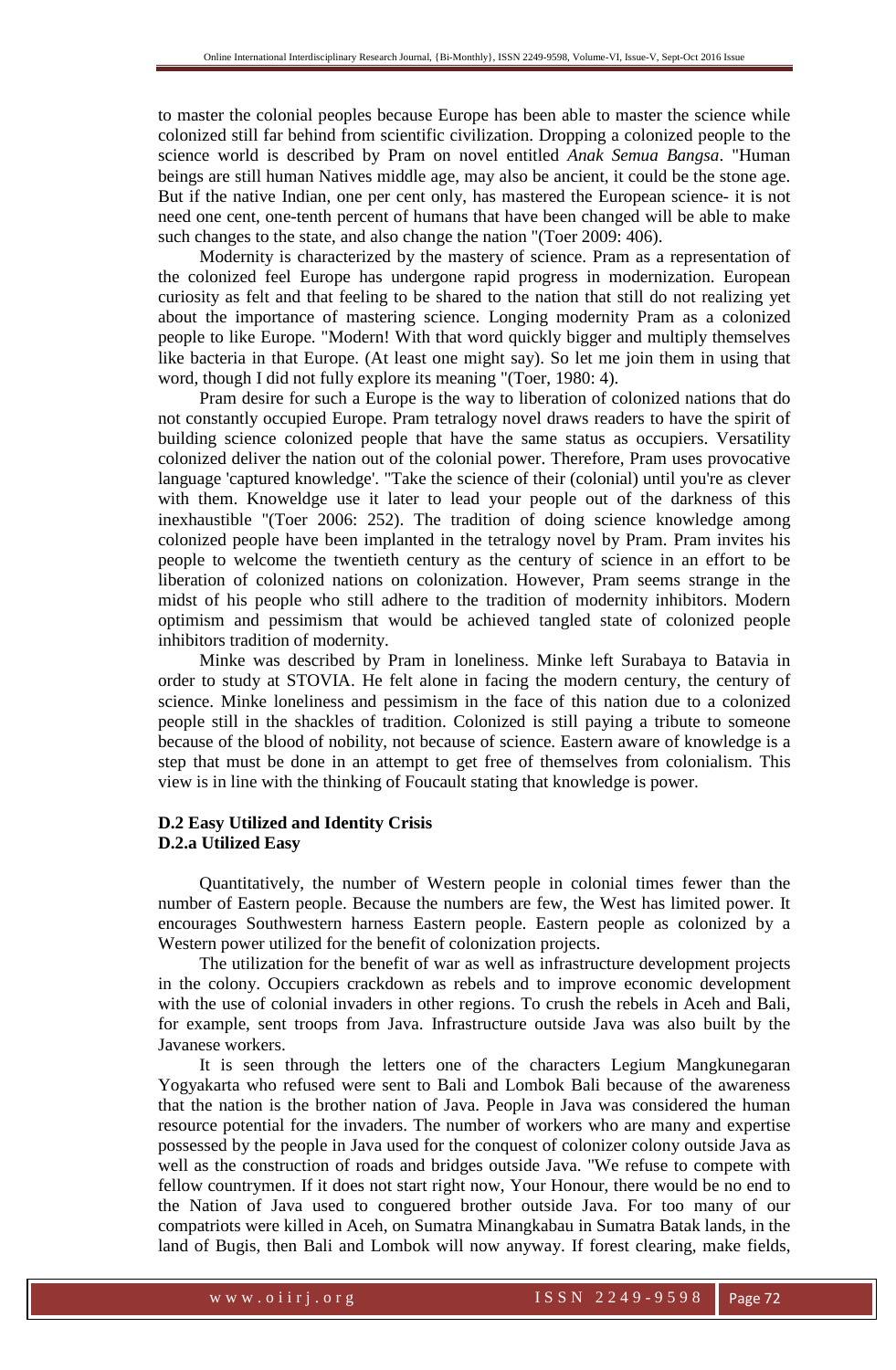fields to mine, make roads, plantations, indeed Java hands willing to do throughout the Indies. There are no steel bridge outside Java that is not done by the hands of Java "(Toer, 1985: 257).

Deployment of Java's outer islands of Java can be traced since colonial times. Since colonial times, the Javanese population has been mobilized to the outer islands by colonizers favor of the occupation. Naturally when post colonized, the Javanese population to the islands outside Java. In the global context, this fact reinforced by the recent findings that the Austronesian-speaking people have similar DNA with the inhabitants of Madagascar in East Africa.

Utilization of the East by the West conducted through politics pitting. Implanted hatred and hostility with the Javanese population outside Java. Pitting is also done in a small scope, such as pitting between villages. In this way, the colonial war with each other. When their strength depleted, it can easily crush the invaders colonized. "In North Celebes master he fights villages with each other. By bribes cigar on the heads of the village, Van Der Wijck breathed hostility and a conflict. Village-by-village fell into his hands by using only a few dozen soldiers *kompeni* mediator." (Toer, 1985: 209-210).

The West used Eastern economic weakness as a strategy of divide. Economic powerlessness village leaders cause them easily influenced and deceived by the invaders. This fact gives a valuable lesson colonized people that the economy is an important factor that should be built whenever willed absence invaders. It is because of the fragility of the economy and the provision of assistance, colonized utilized invaders.

The West on the other hand do not want to against the east due east large amounts quantitatively. Therefore, western eastern splitting forces in small groups. Group- The small groups hostile to each other so that the strength persuated by colonized split. Most sided with the colonists as invaders economic aid. Those invaders is utilized to fight noncooperative groups.

Eastern did not realize that manipulated by Western. Their consciousness raised after whole strength colonized destroyed. When the rest of the colonized strength weakened, the invaders are expressive control of the colonized. West is the manager of war or controlling powers colonized small. Colonized with all the limitations of knowledge, economy, and yet the awareness of nationalism nation easily exploited invaders to extend the period of colonization. West believe that the East is utilized when the colonized needs help invaders. Dependence taste colonized against the colonizers were kept nourished by the invaders. The aim is the colonized need help. Any help given from the West always has consequences to dominate the Eastern for Western interests.

#### **D.2.b. Identity crisis**

Eastern people have felt inferior for a long time on West so East people do not have good self confidence. In the context of the more extreme, the phenomenon is called the symptoms of an identity crisis. As a result, East admired West. Admiration is due to the perception of East that West has a degree steeper than the colonized. Inferior flavor is what makes indigenous admiring invaders. Admiration is what drives the colonized dressed to imitate the invaders. This example is commonly called *Mimicry. Mimicry* east to west can be seen: "Yes, that's him, natives who prefers European clothes, act like *sinyos-sinyos*. Ride the tram also chose white class, the first class "(Toer, 1980: 2).

 Admiration colonized against the colonizers include appearances admiration of invaders, occupiers lifestyle, or way of thinking invaders. The above data shows that colonial admire their lifestyle or taste of invaders. Colonized also admire the physical appearance of the invaders who are considered to have ideal physical shape. "It appears that European face thin and sharp. Lengung-head shape has a beautiful arch. God did not let anyone most on one part and on the part of the other shortcomings. The nose is tip shiny reflecting light. So spiky as though God was intentional in order to form a line of raw elbow for all nations of men "(Toer, 1985: 227).

Eastern people assume that physical Westerners more beautiful than the entire human race. It is for the colonized is the nature of God were given to the Europeans. It is like a squeeze of Minke character when viewed the face of Frischboten figures, women jurists Europe. Natives also admire the husband and wife relationship of Europe. Natives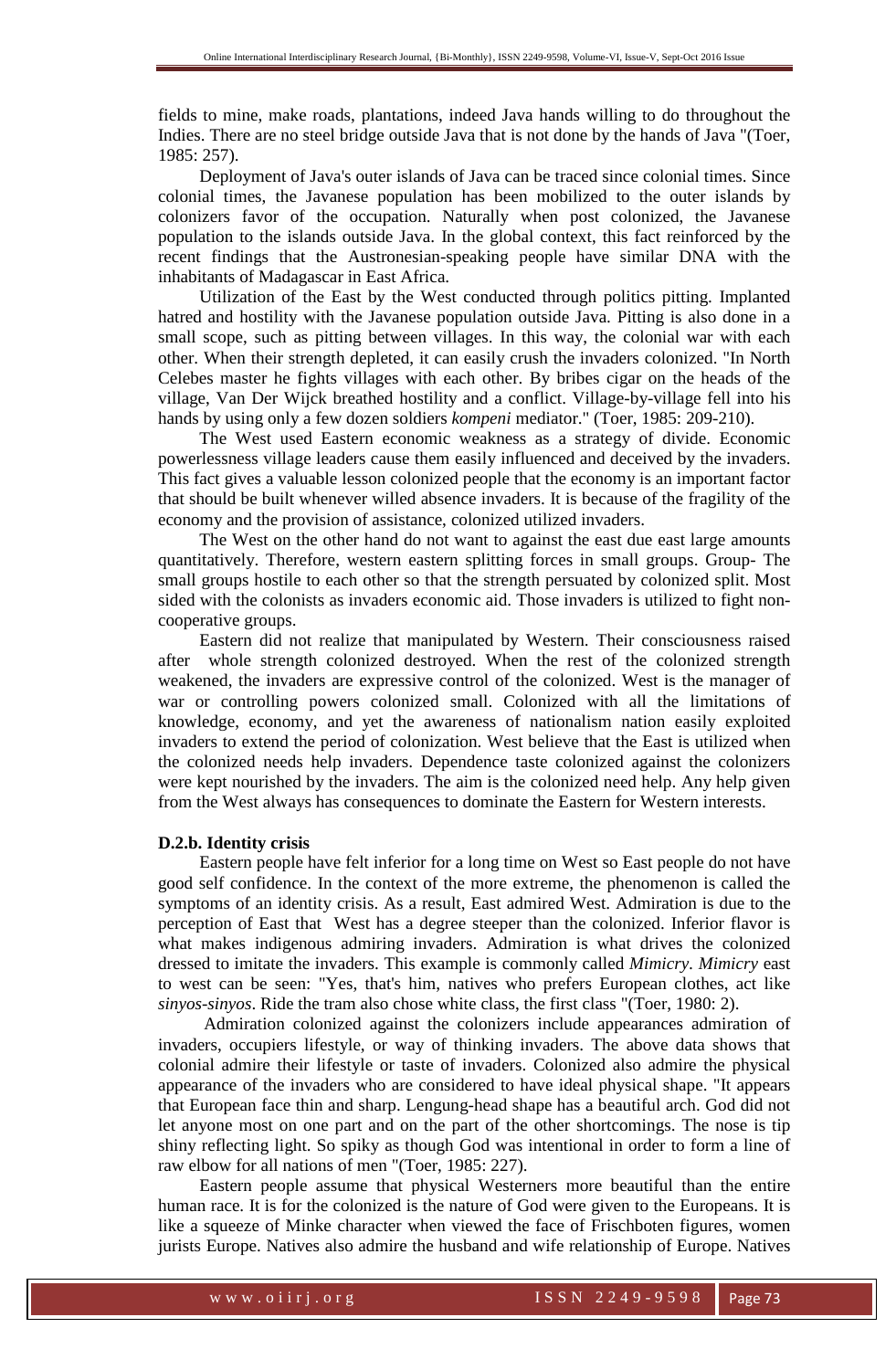of Europe considers marriage built on mutual respect between husband and wife. Meanwhile, there is a tendency on native marriage enslaved husband and wife. Minke admired figures partner concord between Frisch and Hendrik. "I admired harmony spouses Europe. The boy did not enslave his wife, the woman did not subjugate themselves to their husbands just as the upper class countrymen"(Toer, 1985: 227).

The Eastern People admire Europe, especially France, as the country an ideal place to live a society. It is seen through the speech of Nyai Ontosoroh when she wants to visit France with Jean Marais, after both married when said goodbye to the Minke's house. Nyai Ontosoroh said, "I've heard and I read there is a country (France) where everyone is equal before the law. Unlike in the Indies. Said the fairy tale as well: the country brings up, uphold and glorify freedom, equality, and fraternity. I want to see the mythical land in reality. Is there really a human being on the earth's beauty like that "(Toer, 1985: 198).

 Natives who have tasted the life of Europe found the Indies is a country that is less secure for life. It is seen through a letter by Maysoroh who has lived in France for Minke. Maysoroh, Jean Marais, and Nyai Ontosoroh leave Indies and live in the country Jean in France. Described modernization of European and Indian primitiveness. Such letter by Maysoroh in the novel entitled *Jejak Langkah*. Indian life as a representation of the east are considered as urban jungle. Strong winner. *Asu Gede Menang Kerahe*. The view is what drives Nyai Ontosoroh Minke ordered to take a paid security for the survival of the daily publishing field that is making progress. Indian is described as a nation are lawless freebooters. The winning wrestling physical power. Indian was drawn as a place that is not good for entrepreneurs to develop their business due to interference thugs. "You obtain the form to declare the contents of your heart. Even so I worry about your safety. Life in the jungle is indeed Indies. Remember you're on a named of Darsam? Without him our compay would not have the way. White, brown, and yellow Bandits, will always disturb and undermine (Toer, 1985: 238).

The use of violence by thugs services has become a tradition in the colonial society. Henk Schulte NORDHOLT in A Genealogy of Violence explore services usage history thugs in society invaders. Due to the limitations of power to keep the colony too spacious, colonists relied jarigan thugs to maintain the dignity of even running the government in the villages. In return, the thugs free to operate as long as it is not openly violate the law and order. Colonial countries cooperate with each other both criminal and strengthens. This kind of relationship pattern fosters violence in the process of state formation (Juliawan within 11-12 Years Base Number 52, November-December 2003: 65).

East's impersonation pattern against West that has been overshadowed by their admiration mediated by Indo group. Indo Group considers that Dutch civilization emulated by the indigenous Indo through intermediaries, either way they dress, make a home, sewing clothes, comb, even whistling. This view was stated Hans Hadji Moeloek (HHM) an Indo-born Parakan that HBS was finished in Semarang. HHM appointed the Government to be a consulate in Jidda. Native mimicry is not directly mimicry but mimicry through intermediaries or mediation. The intermediary is Indo group, because indo born into a half of European and a half of Natives, a Dutch father and Natives mother. "Indies Natives took from Europe through the few of Indo group. No Indo group, in there the influence of European jammed. Indo small group numbers to enter European civilization in the life of the Native "(Toer, 1985: 275).

Eastern people also admire western people because of his wealth, virtue, and intelligence. The indicators of someone called great because it has a lot of wealth, beneficial for many people, and intelligence. Admiration colonized visible through a sympathetic figure Minke to figure Raffles are considered to have similar properties with Wedana Mangga Besar, Thamrin Mohammed Thabrie known as a generous, devout Muslim, and influential among the regents, although Thamrin just a wedana with low education of Dutch language mastery and limited knowledge. "Raffles famous as the clever and wise. Perhaps due to the similarity was also (Thamrin) as wise as he is. "(Minke said to Thamrin). (Toer, 1985: 185). "In addition to a picture of the Queen over the entrance (pavilion) also posted an image similar to the British Lieutenant Governor General of Java, Sir Thomas Stamford Raffles. The influence of a great mister because of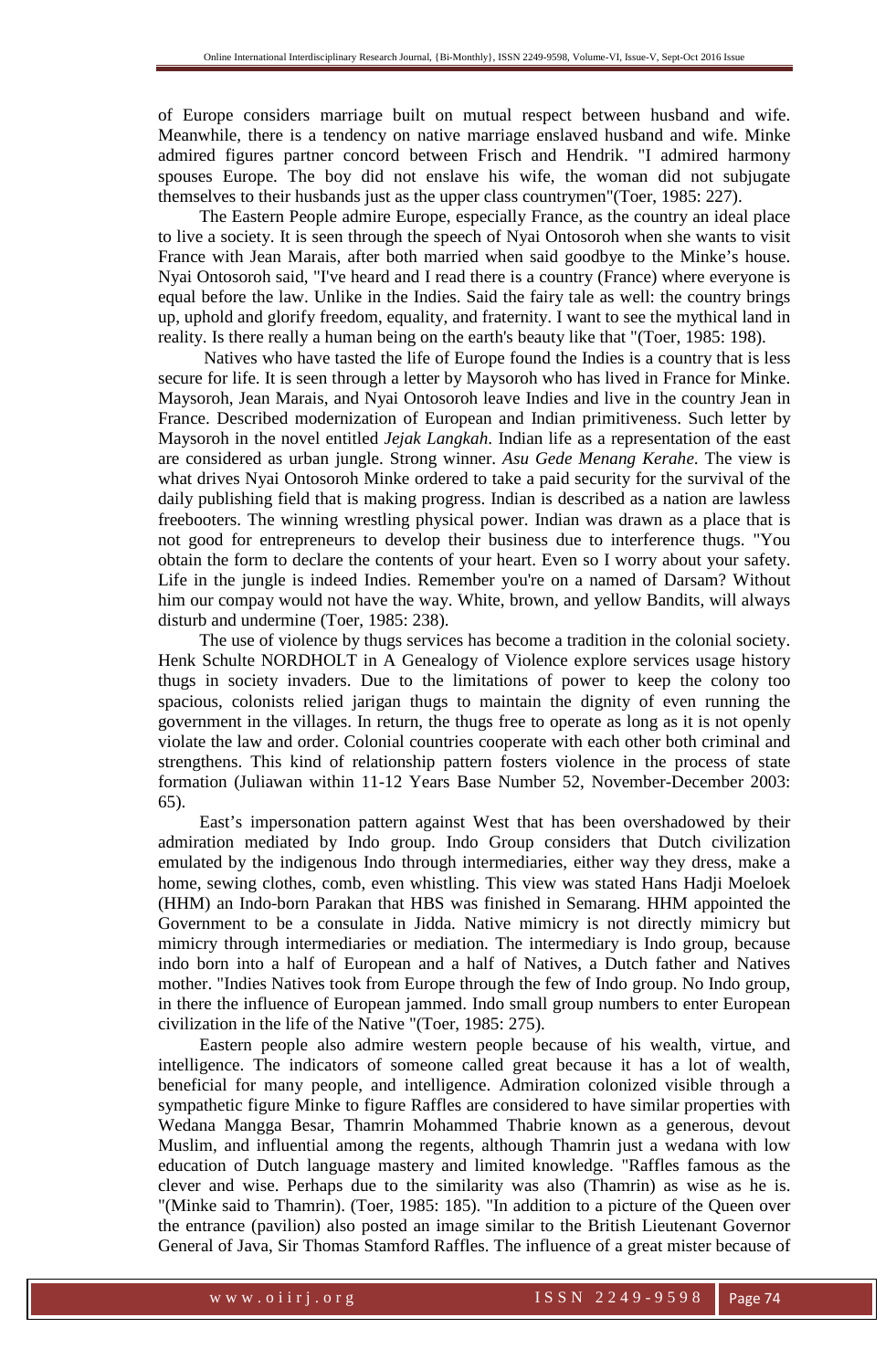his wealth, virtue, perhaps intelligence. (Toer, 1985: 183). Although in practice the occupation in the colonies of very paradog that they do tyrannical power, colonized people still admire them because of his civilization. For the colonized, the invaders are teachers also destroyer. Occupiers regarded as a teacher for inspiring progress of science. Occupiers considered destroyer for repression against the colonized. Therefore, Minke said: "Europe as a teacher and as a destroyer" (Toer 2006: 237).

Dutch as a representation of the West regarded as the destroyer because it does not leave a space of freedom of thought in the morning colonized. Colonized suffered psychological trauma as a result of pressure invaders. Minke do not get a place in the history of his nations. Minke has struggled through the issuance of notes in the field for fighting for the universal values of humanity. Minke struggles the concept of equality of man on earth. The earth is God's gift to man for all men have the same rights. Novel *Bumi Manusia* marks the concept of equality of man on earth through the central figure of Minke. Minke is kept under surveillance by the Pangemanann Police Commissioner in the novel of *Rumah Kaca* as a reflection of our national heroes were forgotten.

After being arrested and exiled to Ambon for five years because of Medan and Syarikat Islam is considered dangerous, Minke figures released on bail willing to sign a statement of willingness not to organize. Minke rejects it. For the consequency, Minke live in the shadow of oppression and murder by the invaders. Her home in the city has switched hands into the House of Pangemanann Police Commissioner. His wife, Princess Kasiruta, has eliminated its identity by colonial powers. His possessions in the form of lodging, stores, and the company collected the hard work has been endorsed by the invaders. He also had been exiled with his colleagues on the organization of Islamic States. Post-discharge to Ambon, Minke do not have anything else. He continued colonial supervised. All colleagues are prohibited from receiving Minke as a guest. Doctors also prohibited from providing care for Minke. The tragic fate ultimately befell Minke. Minke death are systematically designed invaders. In a funeral where no comrades who pay their last respects, except Gunawan, loyal subordinates in Syarikat Islam, and Pangemanann, a police spy who greatly admired Dutch Minke. Even the written name on his tombstone was always removed by the colonial power.

Minke as a symbol of our national heroes who have never known people because of systematic efforts colonial nation, both white or brown colonial. Pangemanann feels the very bitter of Minke's life. Very deep sympathy towards Minke makes Pangemanann always imagined useless as a human life. Colonial make Minke lost everything: honor, wealth, social status, life, and even suppression to the grave. Colonial also has destroyed the identity of lonely Pangemanann for the task of overseeing Minke not in accordance with his conscience. "How different is the Indian nations of the European nations, especially France. In France every person who gives something new to humankind itself gets its rightful place in the world and in history. In the Indies, the Indian nations, it seems everyone is afraid not have a place and scrambling to overcome it "(Toer 2006: 448).

Thus, admiration colonized to colonizer occupiers include physical appearance, clothing attribute invaders, occupiers lifestyle, husband-wife relationship invaders, as well as cultural invaders. The admiration mark the characteristics of Western nations as occupiers. From the other side, it makes the admiration of the Eastern people losing its identity as a nation.

## **E. Closing**

Academic reading of stories novels by Pram produce a prototype representation of Eastern people. Representation prototype of Eastern people can be grouped into two poles. The first pole, the east has the internal strength in themselves to make East Nations have strength prototypes become a great nation. The second pole, the East has internal flaws in them that makes Eastern nation mired by Western powers in a prolonged cycle.

Internal strength of the east is the taste strongly defended his fate on squeezing power of the other party. East has the ability to fight collectively against other parties who threaten the eastern people. In the post-colonial era like today, this type of behavior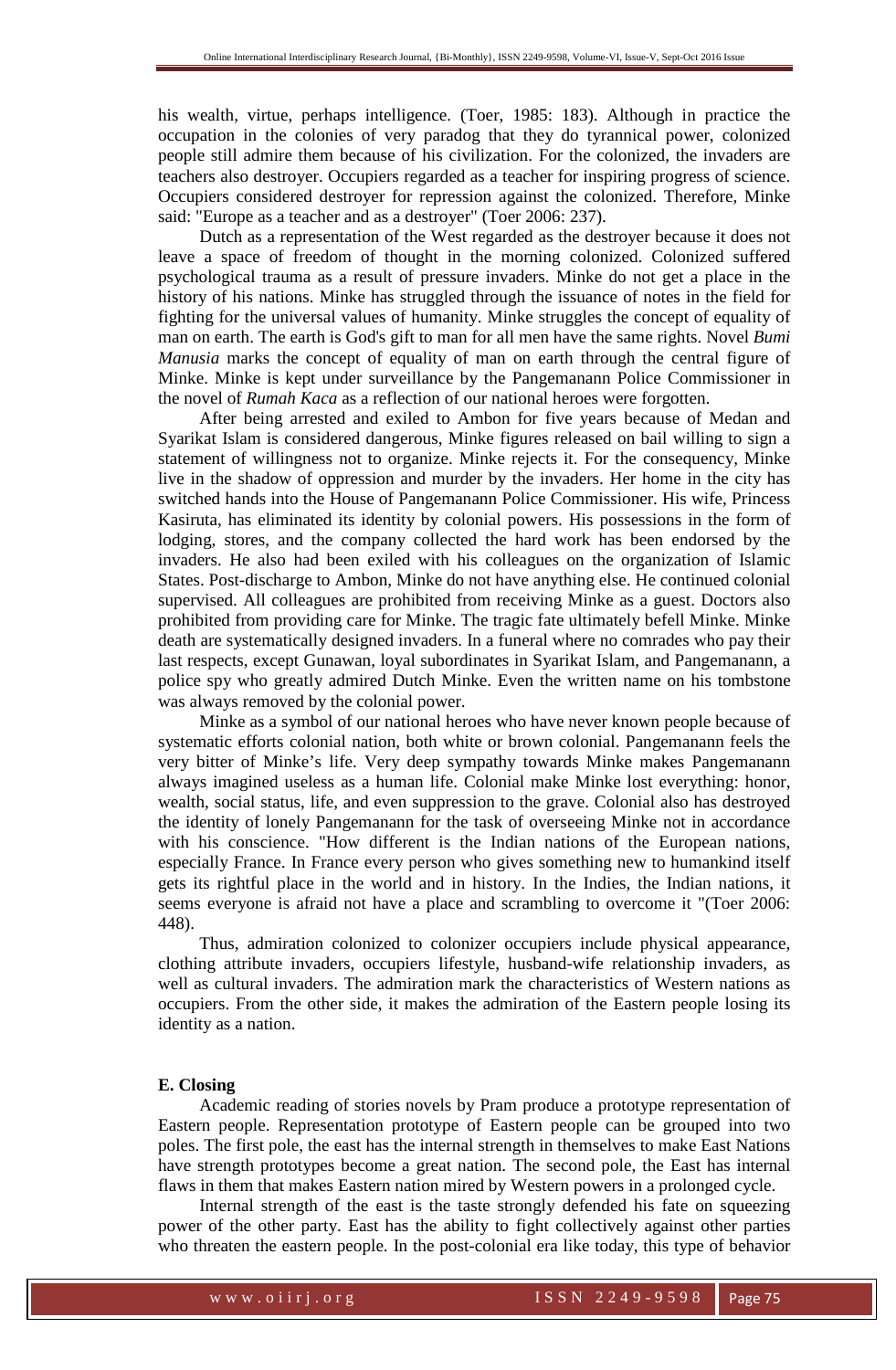is the ability to build the region's nations of Eastern equivalent of the West. The dichotomy of developed and emerging countries in this context shifted to the ideals embodiment of correspondences as the country developed, civilized, and has a role in global expediency. In the context of the region, Asian countries must play a role in global issues. The second is a constructive force collective consciousness Eastern people to put science first as a perspective in building civilization. Human development becomes important in creating a culture bookish knowledge as the decreasing reserves of natural resources. Therefore, the approach to literacy, education, research, and engineering into the basic obligations of the strength of Asian nations in building the nation toward regional science forward.

The East weaknesses can be noted as a nation that is easily exploited and identity crisis. Southwestern understood as controlling small forces in the East. East with limited knowledge and used Western economies for future extend the Western domination. West believe that the East is utilized when East needs help. Dependence eastern flavor continues nourished by the West to East in need of assistance with the consequences Eastern utilize for the benefit of the West. The second destructive problem that is not productive to the nation forward area is a shadow inside Eastern nations that do not have the confidence. It is the duty of state and society building behavior of the nation to have a confidence. Believing themselves to be able to do the best for themselves, a nation will be independent. Independence is what makes Eastern nation as a nation that is strong, resilient, prosperous, happy, civilized, and to give global benefits.

#### **REFERENCES**

- Ashcroft, Bill, dkk. 2003. *Menelanjangi Kuasa Bahasa: Teori dan Prakik Sastra Postkolonialisme*. Yogyakarta: Qalam.
- Barker, Chris. 2004. *Cultural Studies: Teori dan Praktik.* Yogyakarta: Kreasi Wacana.
- Clifford, James. 1988. *The Predicarment of Culture Twentieth-Century Ethnography, Literature, and Art*. Harvard University Press.
- Denzim, Norman K. dan Yvonna S. Lincoln (ed.) 1994. *Handbook of Qualitative Research.* London: Sage.
- Endraswara, Suwardi. 2003. *Metodologi Penelitian Sastra : Epistemologi, Model,Teori, dan Aplikasi.* Yogyakarta : Pustaka Widyatama.
- Faruk. 2007. *Belenggu Pasca-Kolonial: Hegemoni dan Resistensi dalam Sastra Indonesia.* Yogyakarta: Pustaka Pelajar.
- Faruk dkk. 2000. *Perlawanan Diskriminasi Rasial-Etnik: Konteks Sosial-Ideologis Kritik Sastra Tionghoa Peranakan.* Jakarta: Yayasan Indonesia Tera.
- Hadi W.M., Abdul. 2008. *Hermeneutika Sastra Barat dan Timur*. Jakarta: Pusat Bahasa Depdiknas.
- Hefner, Robert W. (ed.). 2007. *Politik Multukultarisme: Menggugat Realitas Kebangsaan.* Yogyakarta: Kanisius.
- Herfanda, Ahamdun Yosi, dkk [ed.]. 2003. *Sastra Kota: Bunga Rampai Esai Temu Sastra Jakarta*. Yogyakarta: Bentang.
- Juliawan, Hari B. 2003. *Wajah Murung Masyarakat Pascakolonial* dalam *Basis* Nomor 11-12 Tahun

Ke-52, November—Desember 2003.

Kahin, George McTurnan. 1952. Nasionalisme dan Revolusi di Indonesia.

- Miles, Matthew B dan A. Michel Huberman. 2007. *Analisis data Kualitatif: Buku Sumber tentang Metode-Metode Baru (diterjemahkan oleh Tjetjep Rohendi Rohidi dari judul Quatitative Data Analysis).* Jakarta: UI Press.
- Morton, Stephen. 2008. *Gayatri Cakravorty Spivak: Etika, Subaltern dan Kritik Penalaran Postkolonial* (Diterjemahkan oleh Wiwin Indiarti *(terjemahan)*. Yogyakarta: Pararaton.
- Palmer, Richard E. 2005. *Hermeneutika: Teori Baru Mengenai Interpretasi.* (Diterjemahkan oleh Musnur Hery dan Damanhuri Muhammed dari dudul asli *Interpretation Theory in Schleirmacher, Dilthey, Heidegger, and Gadamer,* Northwestern University Press, Evanston, 1969). Yogyakarta: Pustaka Pelajar.